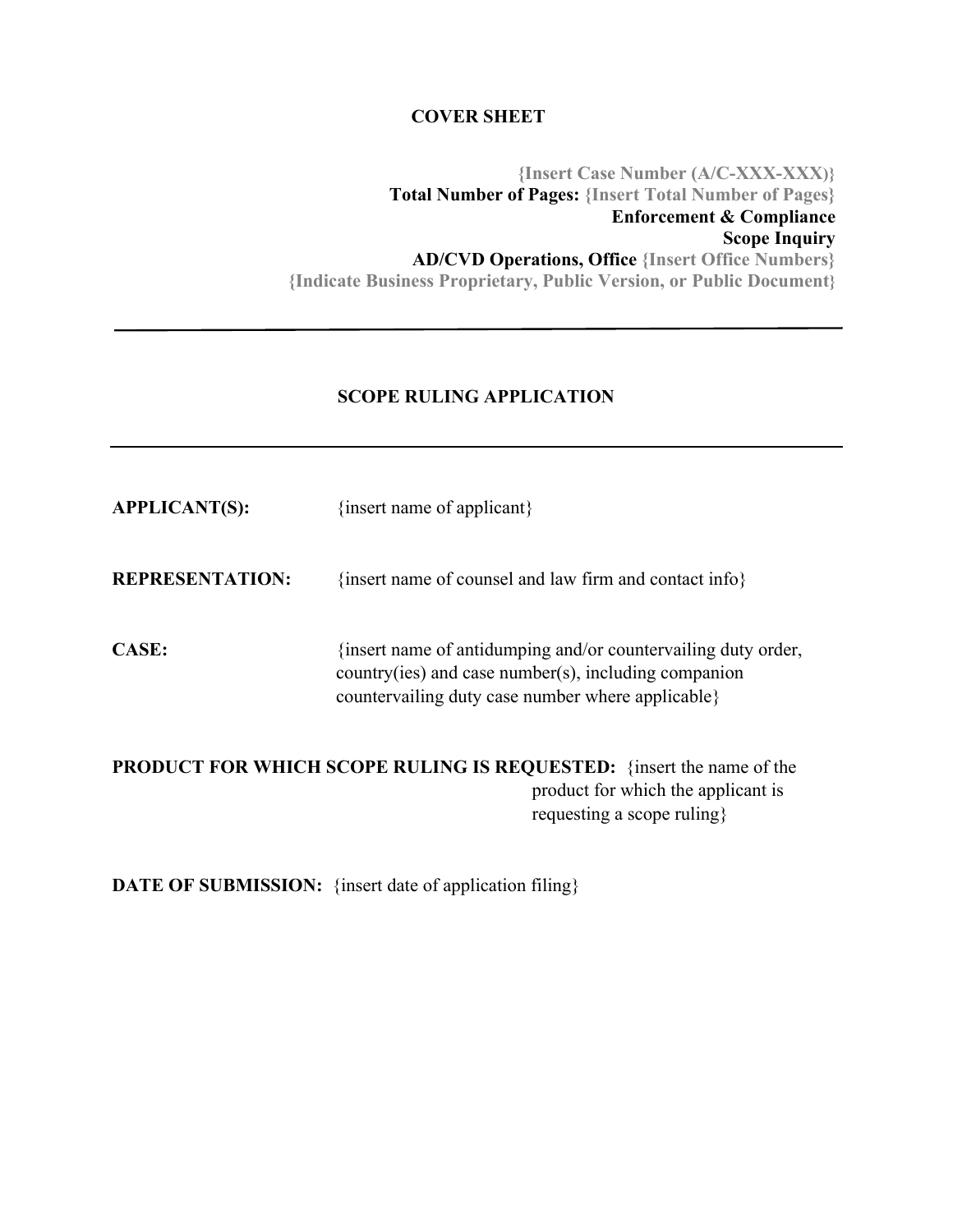### **Section I: General Information**

This application requests a scope ruling for *{insert product name}*. This application is submitted in accordance with Commerce's Scope Ruling Application Guide and 19 CFR 351.225(c). All electronic files have been uploaded in a manner indicating their specific contents. Where possible, exhibits have not been split between electronic files. Where any websites are referenced, screenshots of the websites have been provided as exhibits.

If this application pertains to the scope of companion antidumping and countervailing duty orders of the same product from the same country, it has been filed only on the record of the applicable antidumping proceeding. Where there is a companion countervailing duty order to which this scope inquiry would apply equally, the companion countervailing duty order case number should be identified under "CASE" on the cover page of this application.

This application has been filed in typed form and in English. Where applicable, original and translated versions of all pertinent portions of non-English language documents accompany this application. All sources of information have been identified, and copies of source documents necessary to understand this application have been included.

The following is a table of attachments/exhibits accompanying this application:

| Attachment/Exhibit 1  | Name of Attachment/Exhibit |
|-----------------------|----------------------------|
| Attachment/Exhibit 2  | Name of Attachment/Exhibit |
| Attachment/Exhibit n. | Name of Attachment/Exhibit |

*Insert table of attachments/exhibits* 

NOTE: The following examples may be cause for Commerce to reject an application:

- Failure to provide complete responses to each question, including public responses to questions 1a. through 1d.
- Failure to provide relevant supporting documentation in accordance with the format requested (*i.e.*, failure to provide screenshots of referenced websites as exhibits).
- If certain questions are not answered completely, or certain information relevant to the scope application is missing, failure to explain the reasons the party does not have access to the information and has not provided that information in the application, including what steps the party took to obtain the information.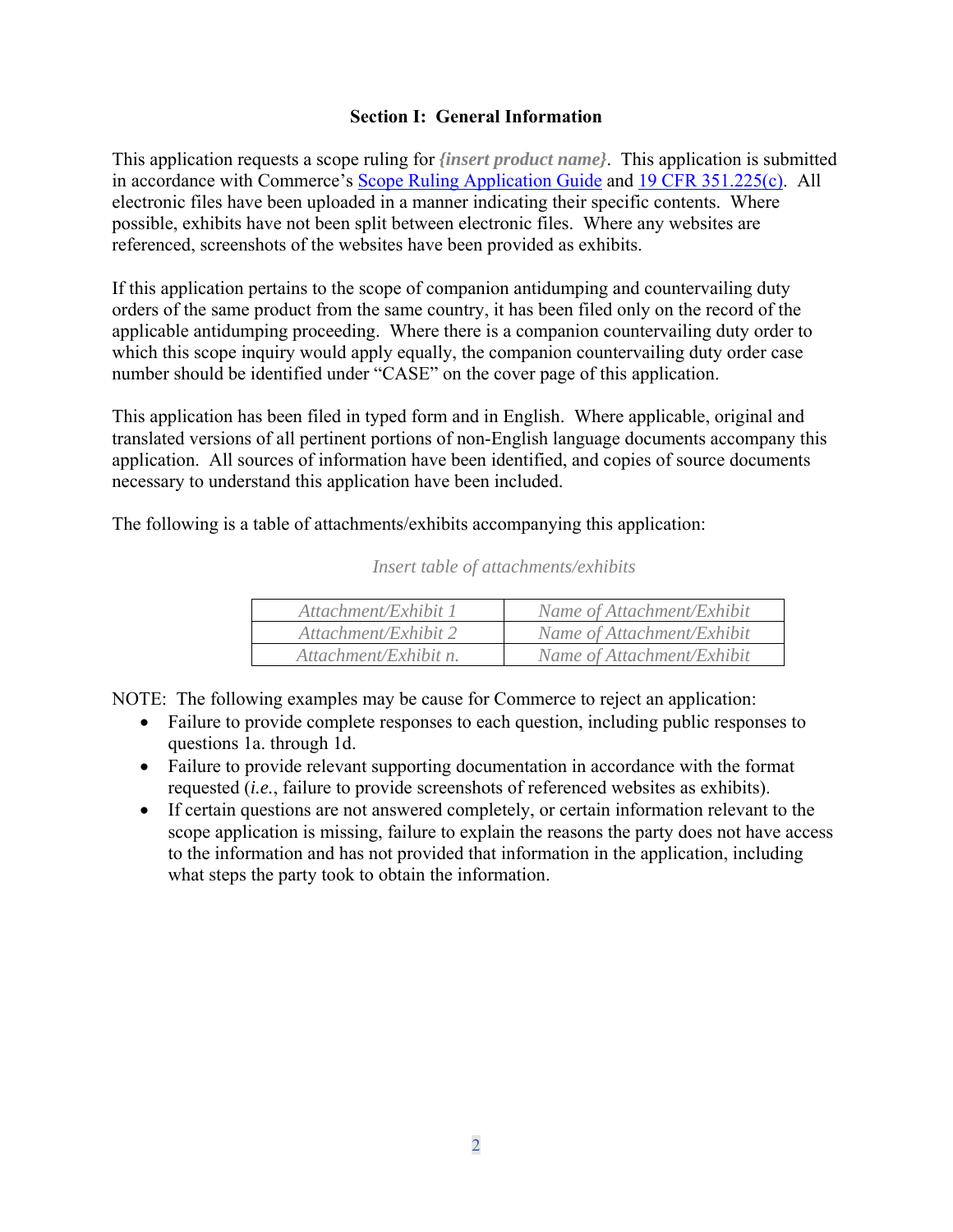### **Section II: Product Information1**

To the extent reasonably available, we are providing the following requested information and relevant supporting documentation. We have responded to each question in its entirety, or, alternatively, we have explained the reasons we do not have access to the information, including what steps we took to obtain the information, in Appendix A.

*Responses to questions 1a. through 1d. are intended to be published in Commerce's monthly Federal Register notice of filed scope applications.2 Therefore, the description must contain a sufficient public summary to enable the public to understand the product at issue.* 

- 1. A **public** narrative describing the product and the information about the product listed below:
	- a. A description of the physical characteristics (including chemical, dimensional, and technical characteristics) of the product. *See* 19 CFR 351.225(c)(2)(i)(A).

*Insert public narrative description of physical characteristics. For reference, a list of examples covering questions 1a. – 1d. is provided below.*

b. The country(ies) where the product is produced, the country from where the product is exported, and if imported, the declared country of origin. *See* 19 CFR  $351.225(c)(2)(i)(B)$ .

*Identify the names of the applicable countries.* 

c. The product's tariff classification under the Harmonized Tariff Schedule of the United States (HTSUS) if already imported or otherwise known. *See* 19 CFR  $351.225(c)(2)(i)(C)$ .

*Insert HTSUS classification if already imported or otherwise known.* 

d. The uses of the product. *See* 19 CFR 351.225(c)(2)(i)(D).

*Insert public narrative description of product uses.* 

e. A **concise** public summary of the products description (including brief mention of the physical characteristics, the country of production and exportation, the tariff classification, and uses of the product). *See* 19 CFR 351.225(c)(2)(ii).

*For reference, here are examples of responses which were historically considered acceptable concise public summaries:* 

 $1$ . The regulations pertaining to filing a scope ruling application may be found at https://www.federalregister.gov/documents/2021/09/20/2021-17861/regulations-to-improve-administration-andenforcement-of-antidumping-and-countervailing-duty-laws.

<sup>2</sup> *See, e.g.*, *Notice of Scope Ruling Applications Filed in Antidumping and Countervailing Duty Proceedings*, 87 FR 2594 (January 18, 2022).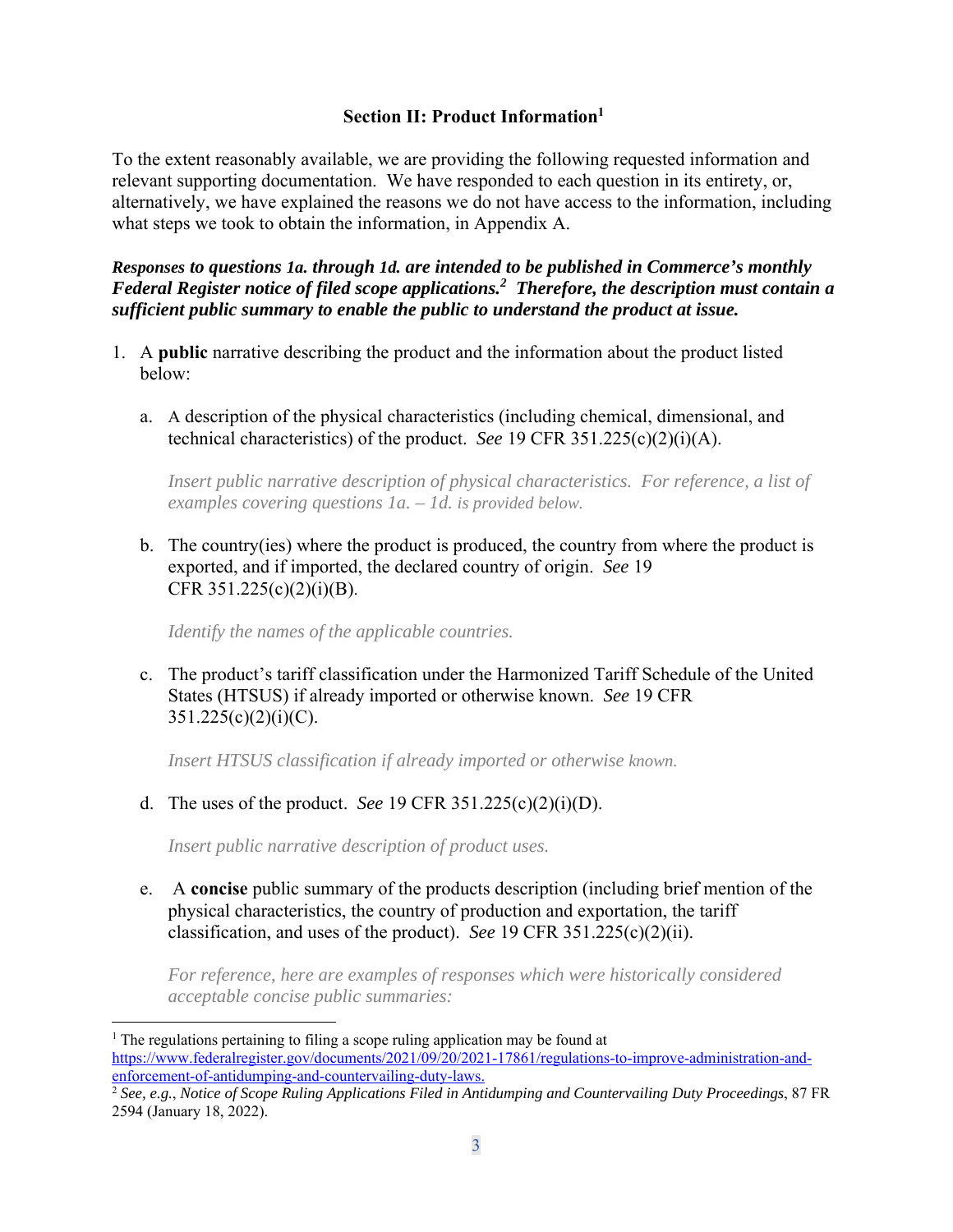*A passenger vehicle wheel described as:* 

*"within rim sizes ranging from 16x6 in. to 16x7 in., with bolt patterns of 8x6.5 in. and 8x170 mm, with center holes (i.e., hub bore sizes) ranging from 4.57 to 4.93 inches, with load capacity ranging from 2500 to 3750, for use in passenger vehicle wheels, classified under HTSUS 8708.70.45.60. The products will be produced in, and exported from, China, with China as the declared country of origin."* 

#### *A wood product described as:*

*"composite jambs are predominantly made of composite materials. They are used as part of an interior door frame. The core of the composite jambs is made of 10 mm thick of OSB and is laminated with pine veneer on the face and back. The door stop is made from 9 mm thick layer of MDF. The flat jamb measures approximately 16.67 mm thick, 115.89 mm wide and 2039.938 mm long and the super and stapled jamb measures approximately 16.67 mm thick, 115.89 mm wide and 2039.938 mm long. The composite jambs are dadoed on one side and the other side has a flat smooth surface. They are not finger-jointed and/nor edgeglued.* 

*The composite jambs and door stop are produced in China, have country of origin of China and are to be imported from China to the United States. The HTSUS classification for the composite jambs is HTSUS subheading 4418.99.9590."*

- 2. Additional information (including **business proprietary information**) relevant to the scope application. *See* 19 CFR 351.225(c)(i).
	- a. Information not provided above with respect to the physical characteristics (including chemical, dimensional, and technical characteristics) and uses of the product, including proprietary information and other detailed data relevant to the product. *See* 19 CFR  $351.225(c)(2)(i)(A)$  and (D).

*Insert further detailed descriptions and information pertaining to the product's physical characteristics and uses.* 

b. Attach copies of any Customs rulings relevant to the tariff classification as exhibits to this application. *See* 19 CFR 351.225(c)(2)(i)(C).

*Identify exhibit numbers for attached Customs Rulings.* 

c. Provide clear and legible photographs, schematic drawings, specifications, standards, marketing materials, and other exemplars providing a visual depiction of the product, provided as attachments with accompanying descriptions of the attachments. *See* 19 CFR 351.225(c)(2)(i)(E). If certain documents are unavailable, please provide a complete description of those documents and the efforts taken to acquire those documents in Appendix A below.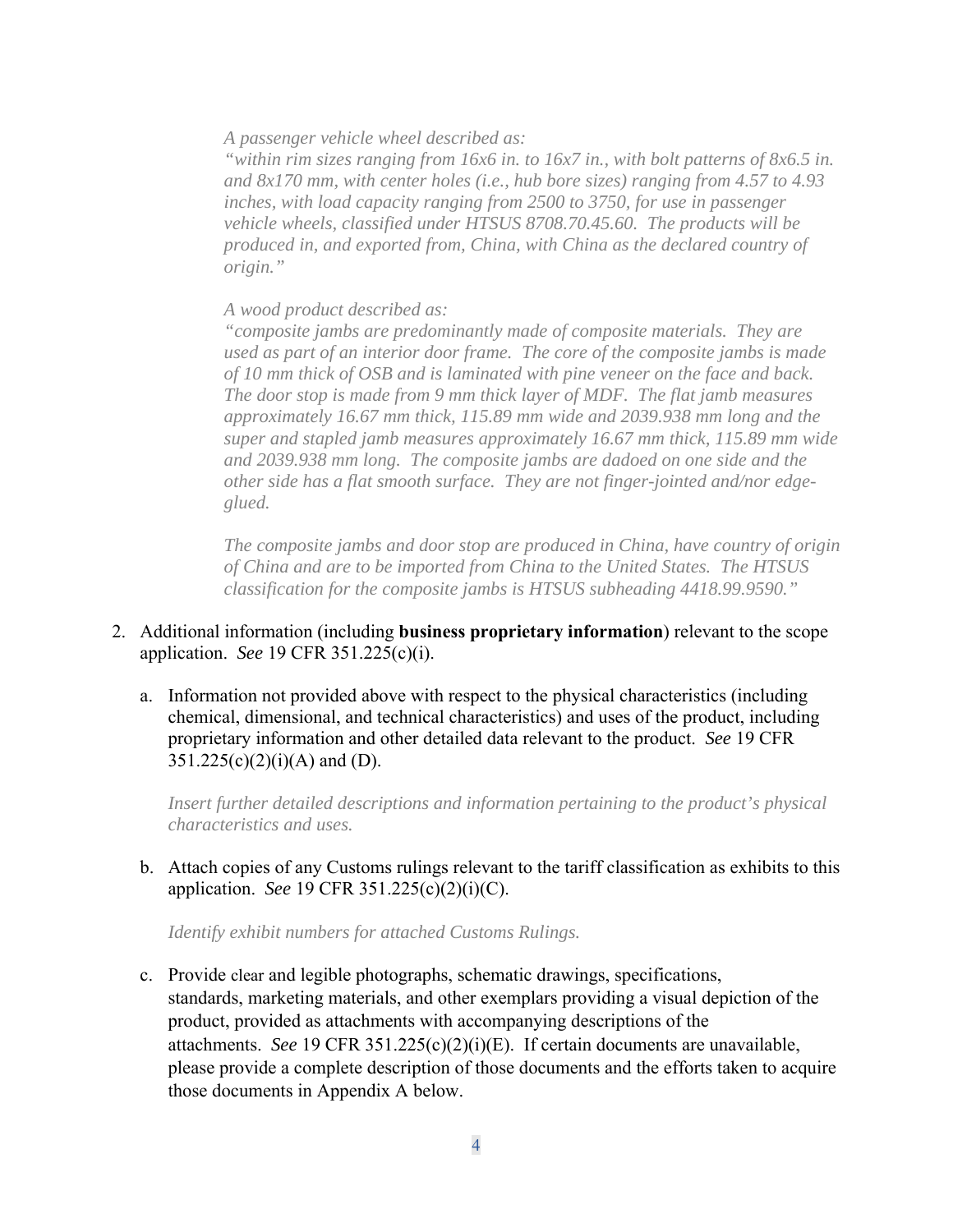*Insert narrative descriptions of the attachments and identify exhibit numbers for attachments.* 

d. A description of parts, materials, and the production process employed in the production of the product. *See* 19 CFR 351.225(c)(2)(i)(F).

*Insert narrative description of parts, materials, and production process.* 

3. The name and address of the producer, exporter, third-country exporter, and importer of the product. *See* 19 CFR 351.225(c)(2)(iii).

 *Insert name and address of the producer, exporter, third-country exporter, and importer.* 

4. A narrative history of the production of the product at issue, including a history of earlier versions of the product if this is not the first model of the product. *See* 19 CFR  $351.225(c)(2)(iv)$ .

*Insert narrative history.* 

5. The volume of annual production of the product for the most recently completed fiscal year. *See* 19 CFR 351.225(c)(2)(v).

*Insert annual production volume and specify units of measurement.* 

6. A description of how the product is advertised, displayed, and packaged for sale.

*Insert narrative description and references to relevant exhibits that are attached to the application.*

- 7. Pursuant to 19 CFR 351.225(c)(2)(viii), a statement as to whether the product is covered by the scope of the order:
	- a. Referencing 19 CFR 351.225(j) and 19 CFR 351.225(k), this product **is/is not** covered by the scope of the order because . . .

*Insert statement with specific reference to 19 CFR 351.225(j) and 19 CFR 351.225(k), as appropriate, as to whether the applicant believes the products are covered by the order. 19 CFR 351.225(j) concerns the product's country of origin. In determining the country of origin, Commerce considers relevant factors that arise on a case-by-case basis. Those factors are listed in Section III of this scope ruling application, and an applicant must provide that information, along with its position on the country of origin of the product.* 

*19 CFR 351.225(k)(1)(i) lists primary interpretive sources that Commerce may take into account in interpreting the language of the scope and if a product is covered by an Order, such as:*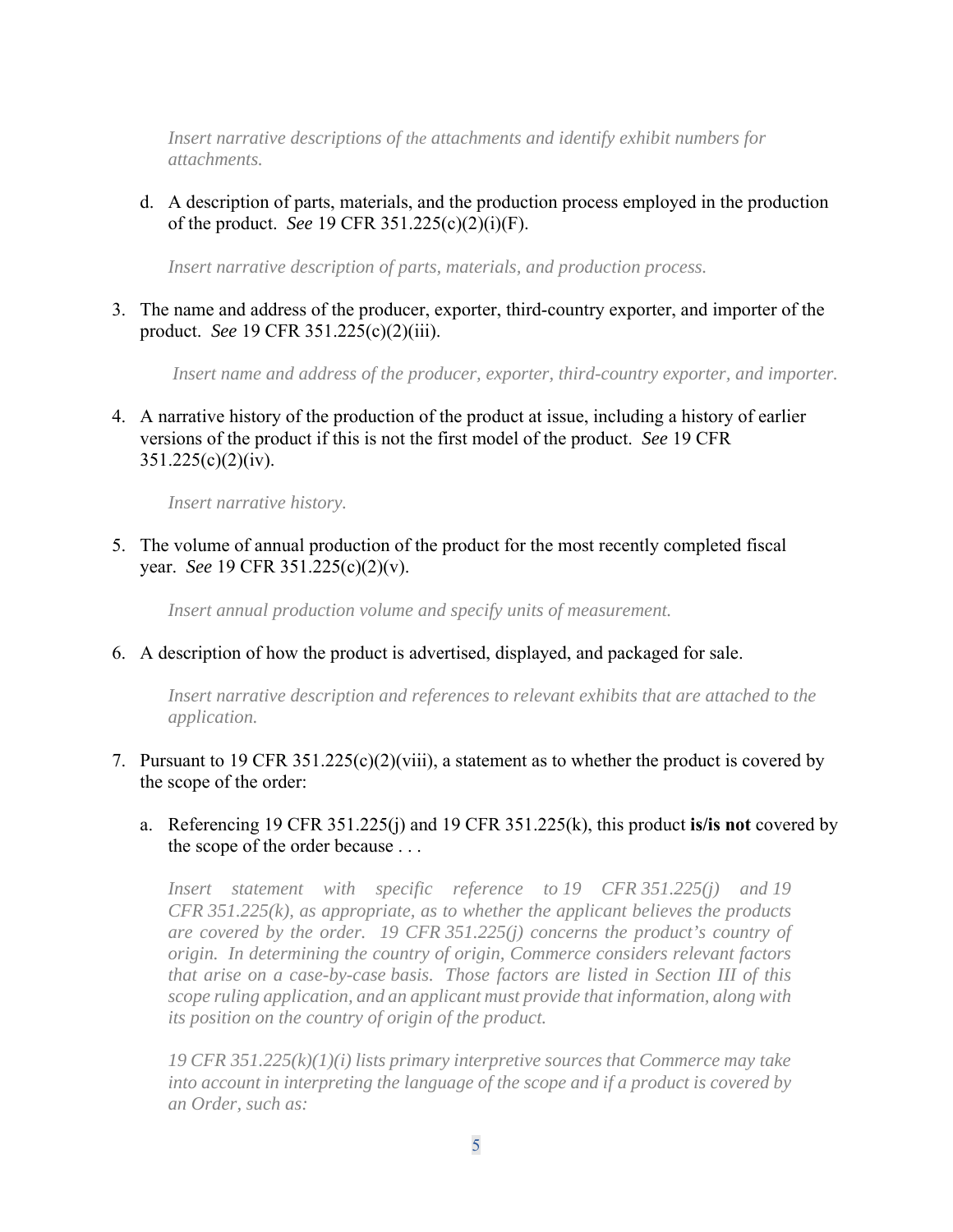- *A. The descriptions of the merchandise contained in the petition pertaining to the order at issue;*
- *B. The descriptions of the merchandise contained in the initial investigation pertaining to the order at issue;*
- *C. Previous or concurrent determinations of the Secretary, including, but not limited to, prior scope rulings, memoranda or clarifications pertaining to both the order at issue, as well as other orders with same or similar language as that of the order at issue; and*
- *D. Determinations of the U.S. International Trade Commission (Commission) pertaining to the order at issue, including reports issued pursuant the Commission's initial investigation.*

*19 CFR 351.225(k)(1)(ii) lists secondary interpretive sources that Commerce may also consider, such as any other determinations of the Secretary or the Commission not identified above, Customs rulings or determinations, industry usage, dictionaries, and any other relevant record evidence. However, in the event of a conflict between these secondary interpretive sources and the primary interpretive sources under paragraph (k)(1)(i), the primary interpretive sources will normally govern in determining whether a product is covered by the scope of the order at issue.* 

*If Commerce determines that the sources under 19 CFR 351.225(k)(1) are not dispositive, Commerce will then further consider the following factors under 19 CFR 351.225(k)(2)(i):* 

- *A. The physical characteristics (including chemical, dimensional, and technical characteristics) of the product;*
- *B. The expectations of the ultimate users;*
- *C. The ultimate use of the product;*
- *D. The channels of trade in which the product is sold; and*
- *E. The manner in which the product is advertised and displayed.*

*If the applicant's merchandise contains or consists of two or more components and the product at issue in the scope inquiry is a component of that merchandise as a whole, Commerce may conduct additional analysis. Please see 19 CFR 351.225(k)(3) for additional factors that your response to question 7a of this section should address.* 

b. The following legal authorities support the above statement: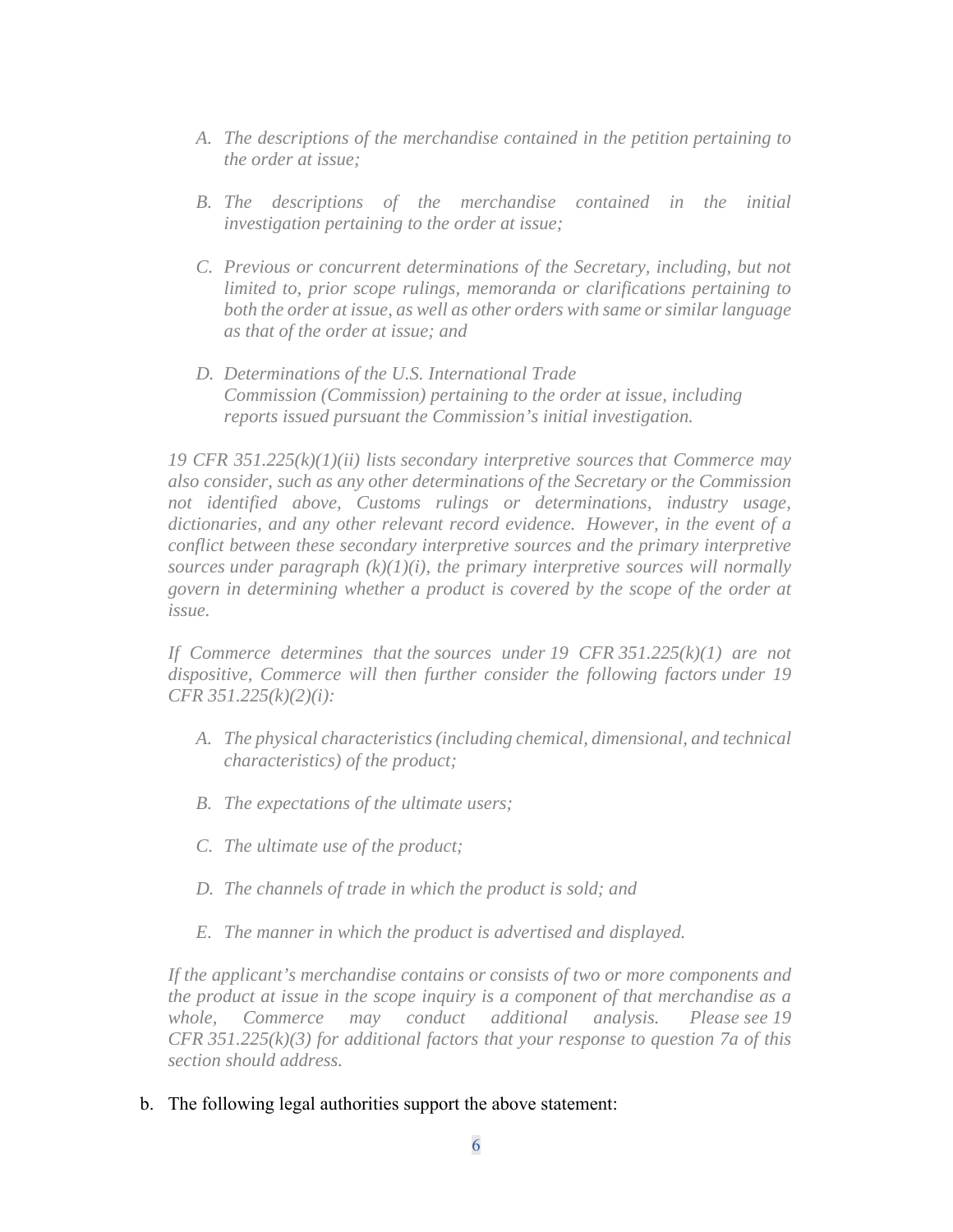Insert citations to any applicable legal authority.

8. Factual information, including full copies of relevant prior determinations by Commerce (including scope rulings) and the Commission, Customs rulings or determinations, industry usage, dictionaries, and any other relevant record evidence along with a narrative explanation regarding how each document supports the above position are provided as attachments with accompanying descriptions of the attachments. *See* 19 CFR  $351.225(c)(2)(ix)$ .

*Insert narrative descriptions of and references to the relevant attachment.*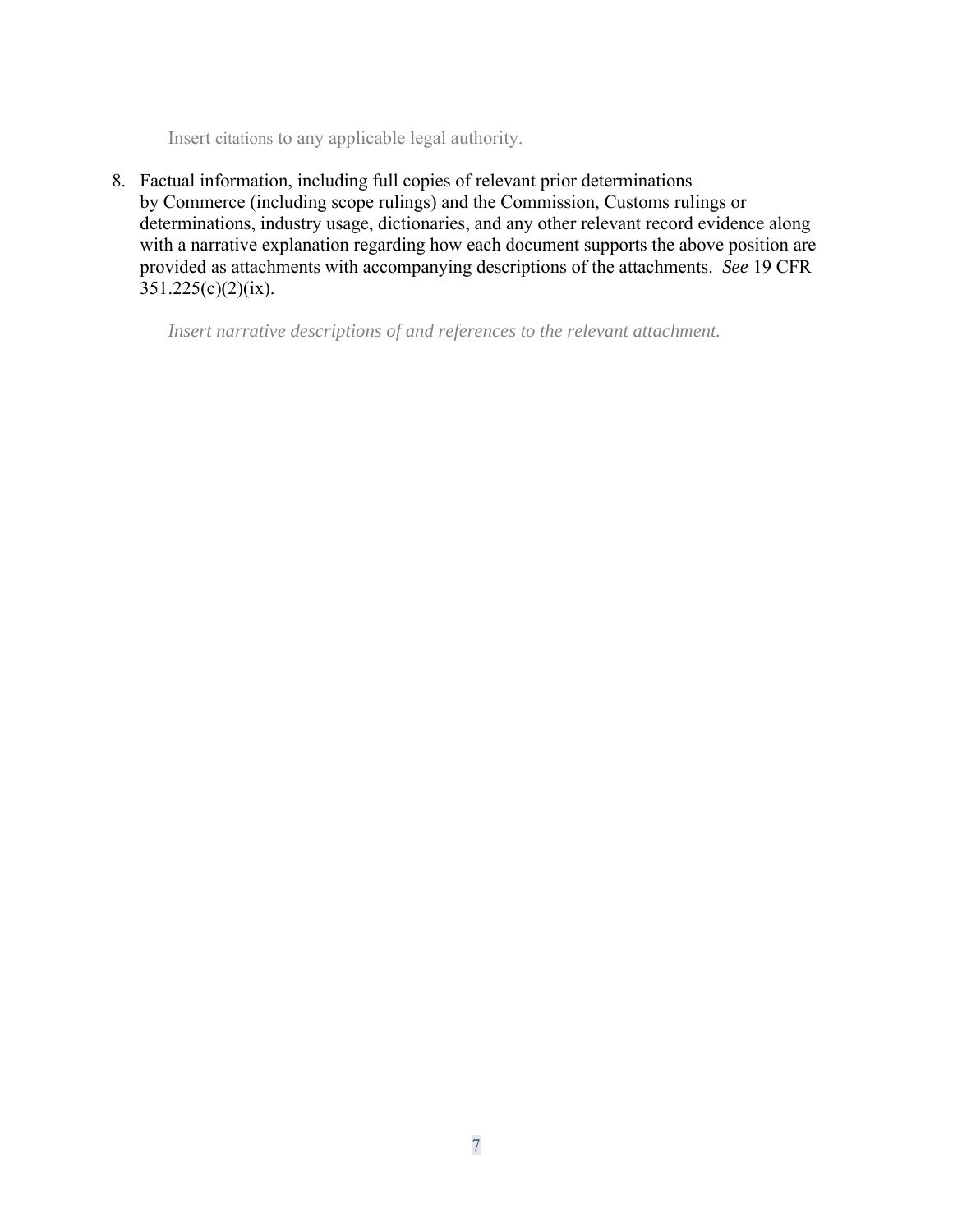### **Section III: Country of Origin Information**

NOTE: If you believe that the country of origin differs from that declared upon entry to Customs, please provide information in response to the following questions, as well as relevant supporting documentation. *If you believe that the country of origin declared upon entry to Customs is correct, skip this section and go to Section IV.*

Pursuant to 19 CFR 351.225(c)(2)(viii), to the extent reasonably available, this scope ruling application includes the following information as to the product's country of origin.

1. Whether the processed downstream product is a different class or kind of merchandise than the upstream product.

*Insert narrative statement as to whether the product subject to the scope ruling request is a different class or kind of merchandise than the upstream product. As available, submit supporting documentation accompanied by narrative descriptions of and references to the relevant attachments.* 

### 2. The physical characteristics (including chemical, dimensional, and technical characteristics) of the product.

*Insert narrative statement as to how the physical characteristics of the product subject to the scope ruling request impact the product's country of origin. As available, submit supporting documentation accompanied by narrative descriptions of and references to the relevant attachments.* 

#### 3. The intended end-use of the downstream product.

Insert narrative statement as to how the intended end-use of the product subject to the *scope ruling request impacts the product's country of origin. As available, submit supporting documentation accompanied by narrative descriptions of and references to the relevant attachments.* 

#### 4. The cost of production/value added of further processing in the third country or countries.

*Insert narrative statement as to how the cost of production/value added of further processing in a third country(ies) of the product subject to the scope ruling request impacts the product's country of origin. As available, submit supporting documentation accompanied by narrative descriptions of and references to the relevant attachments.* 

#### 5. The nature and sophistication of processing in the third country or countries.

*Insert narrative statement as to how the nature and sophistication of processing in the third country(ies) of the product subject to the scope ruling request impacts the product's country of origin. As available, submit supporting documentation accompanied by narrative descriptions of and references to the relevant attachments.*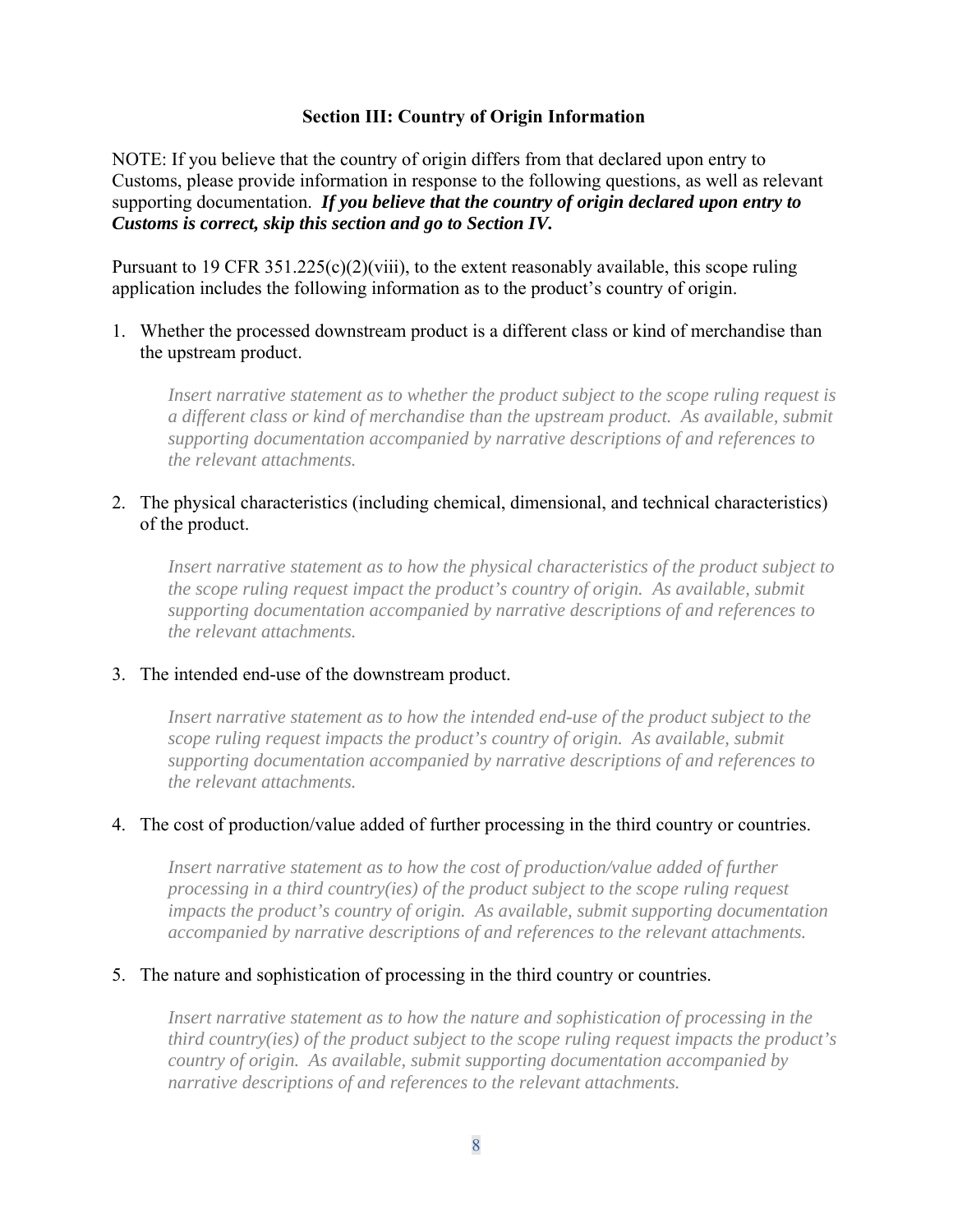#### 6. The level of investment in the third country or countries.

*Insert narrative statement as to how the level of investment in the third country(ies) of the product subject to the scope ruling request impacts the product's country of origin. As available, submit supporting documentation accompanied by narrative descriptions of and references to the relevant attachments.* 

7. A description, accompanied by supporting documentation, of where the essential component of the product is produced or the country or countries where the essential characteristics of the product are imparted under certain scenarios, in accordance with 19 CFR 351.225(j)(2).

*Insert narrative description that includes an explanation as to the reason a component or characteristic is "essential" to the product. As available, submit supporting documentation accompanied by narrative descriptions of and references to the relevant attachments.* 

8. An explanation of whether the product undergoes any additional processing in the United States after importation, or in a third country before importation.

*Insert explanation concerning further processing. As available, submit supporting documentation accompanied by narrative descriptions of and references to the relevant attachments.* 

#### 9. An explanation of the relevance of additional processing to the scope of the order.

*Insert explanation concerning the relevance of further processing vis-à-vis the scope of the order. As available, submit supporting documentation accompanied by narrative descriptions of and references to the relevant attachments.* 

#### 10. An explanation as to whether the product is a standalone product that is able to operate without another component.

*Insert explanation as to whether the product is a standalone product or a component of another product. As available, submit supporting documentation accompanied by narrative descriptions of and references to the relevant attachments.* 

11. As applicable, if the product is a component or part of another component or product, a detailed identification and description of the other components, the country of origin of those components (if known), the finished product, and the country in which the finished product was completed.

*As applicable, insert explanation as requested above. As available, submit supporting documentation accompanied by narrative descriptions of and references to the relevant attachments.*

12. A statement as to whether the applicant has any knowledge that the product was sold to the United States through a third country.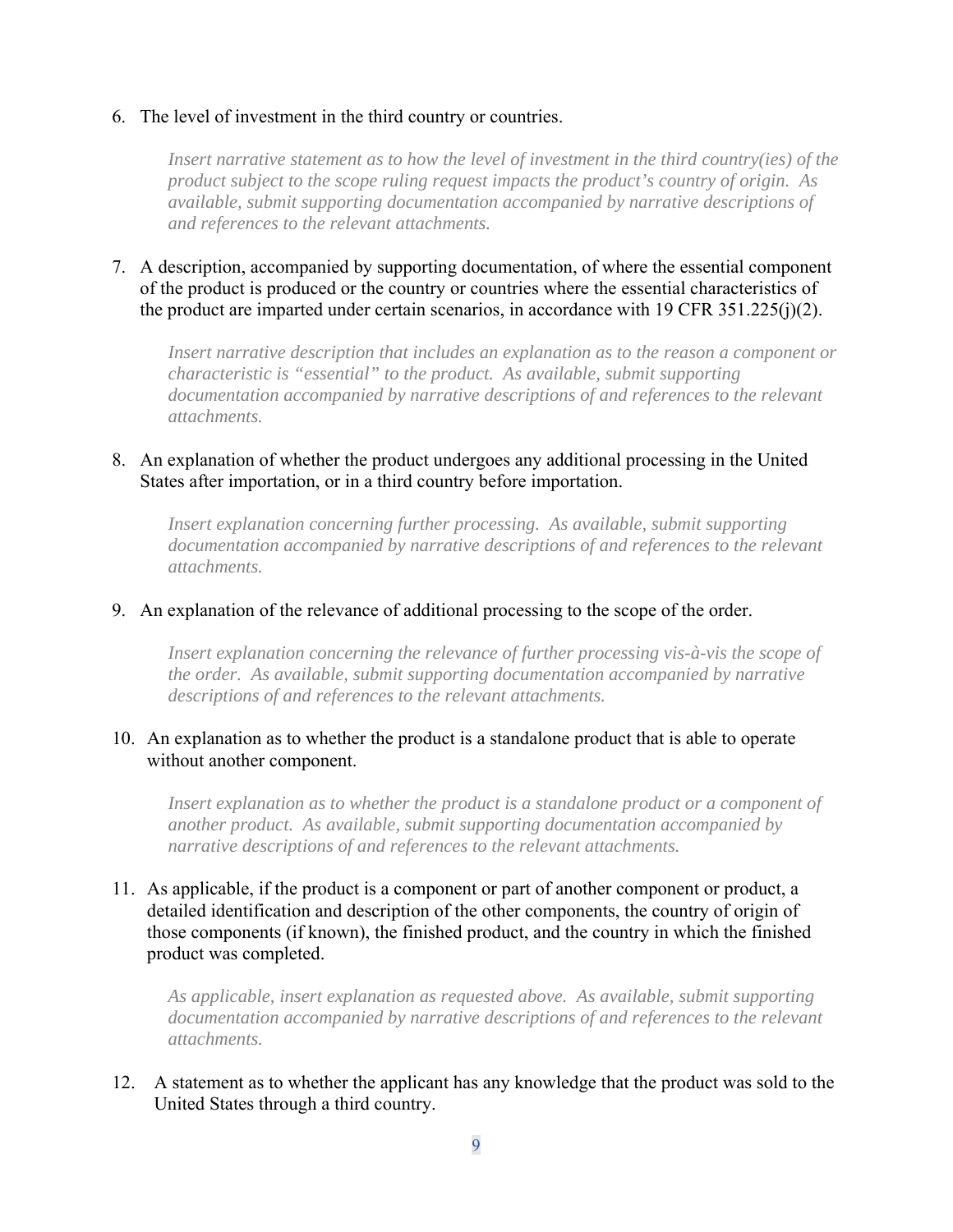*Insert a statement as to whether the product was resold to the United States through a third country.*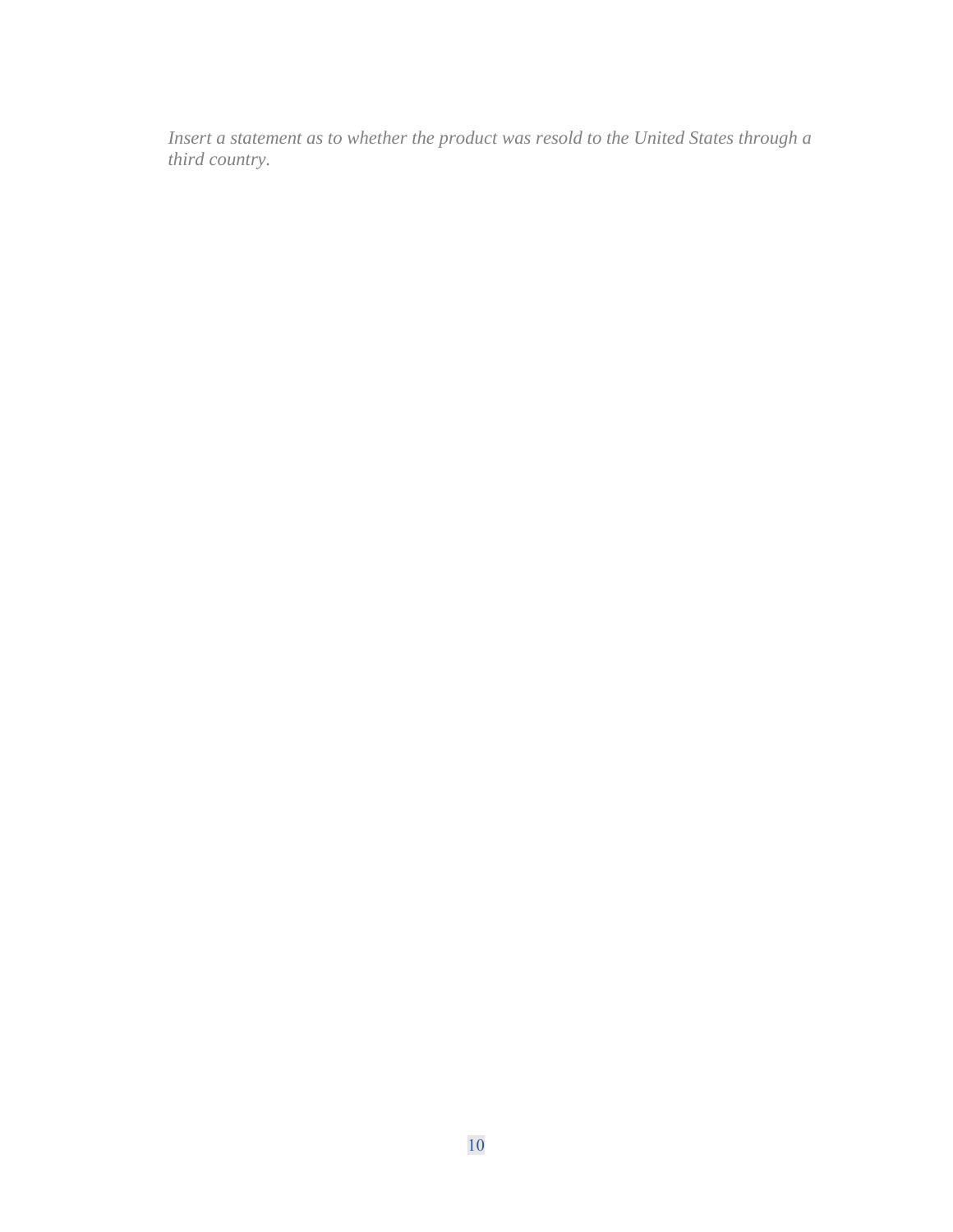#### **Section IV: Product Importation**

To the extent reasonably available, we declare the following concerning the product's importation:

1. This product **has/has not** been imported into the United States Customs Territory by the date of the filing of this application. *See* 19 CFR 351.225(c)(2)(vi).

*Insert statement as to whether the product subject to the scope ruling has been imported into the United States Customs Territory by the date of the filing of this application.* 

- 2. If the product has been imported into the United States Customs Territory:
	- a. Indicate if one or more entries of the product **have/have not** been declared by an importer or determined by U.S. Customs and Border Protection (CBP) as subject to an order. *See* 19 CFR 351.225(c)(2)(vi)(A).

*Insert statement as to whether the product subject to the scope ruling has been declared by an importer or determined by CBP as subject to an antidumping duty or countervailing duty order.*

b. Provide the following documentation, including dated copies of the CBP entry summary forms (or electronic entry processing system documentation) identifying the product upon importation and other related commercial documents, such as bills of lading, packing lists, commercial invoices, receipts of payment, and contracts, which reflect the details surrounding the sale and purchase of that imported product and support the above statements concerning importation. *See* 19 CFR 351.225(c)(2)(vi)(B). If certain documents are unavailable, please provide a complete description of those documents and the efforts taken to acquire those documents in Appendix A below.

*Insert narrative descriptions of and references to the relevant documentation. All the documents must pertain to the same sale. If the product has not yet been imported into the United States Customs Territory, state "Not Applicable" in response to this item.* 

c. The following narrative explains how the documents submitted in response to item 2b. relate to one another and what the specific links are among the documents.

*Insert narrative explanation concerning the relation of each document submitted in response to item 2b above. If volumes or values do not exactly match from one document to the next, the applicant must provide in this narrative a clear explanation of any apparent discrepancies among the documents. The applicant must also provide and explain additional documentation necessary to corroborate its explanation in this*  regard. For example, if the invoice and payment amount do not match, the applicant *must explain the difference and provide documentary support for this explanation.*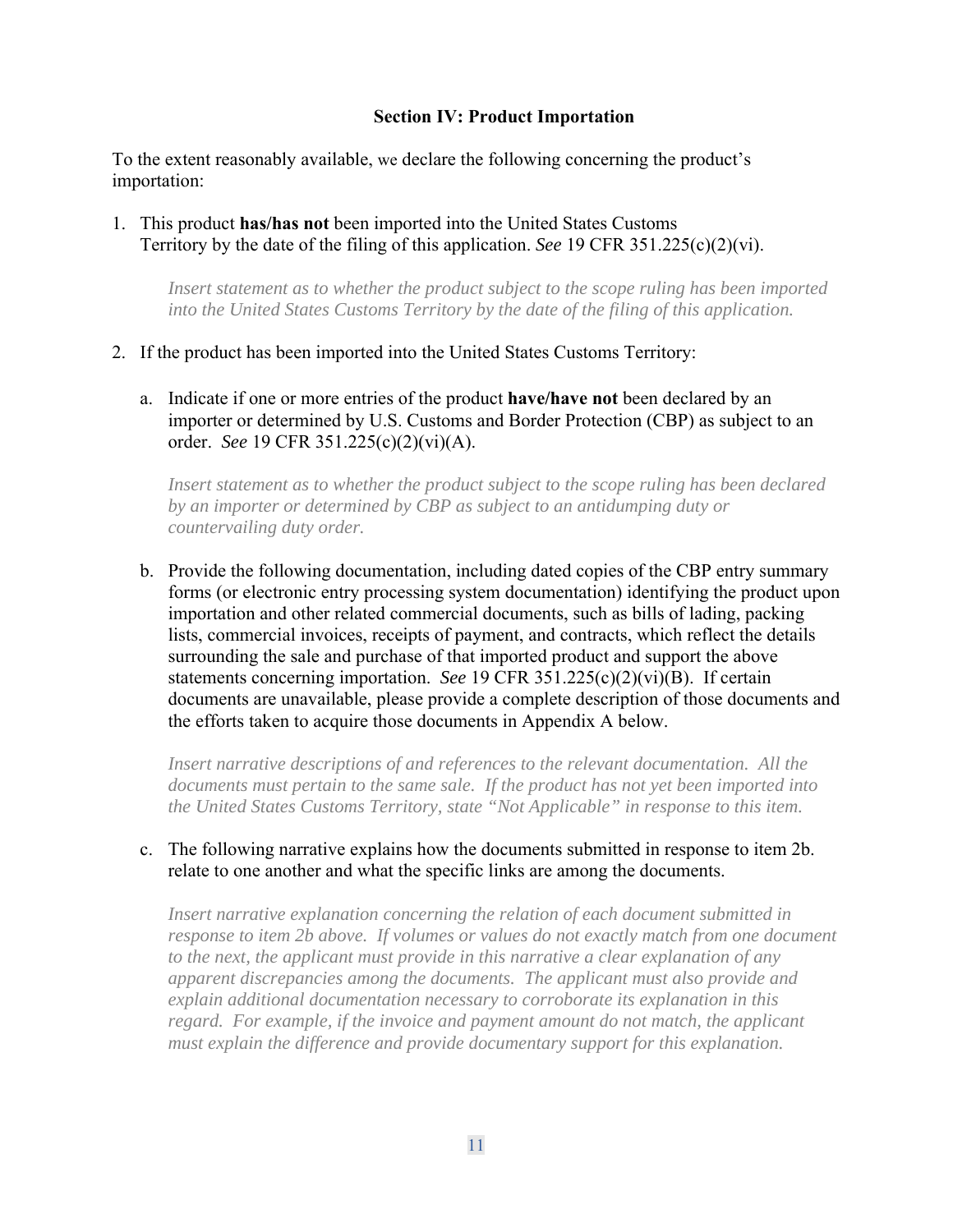# **Section V: Interested Party Status**

The following information is being provided to demonstrate the applicant's interested party status.

1. The scope ruling applicant's full and exact name and contact information (including address, telephone, fax, and e-mail address).

*Insert full name and contact information requested above* 

2. Any other names, such as trade names or "doing-business-as" ("d.b.a.") names, as a legal matter in the home market, in third countries, or in the United States.

*Complete the chart below in full, with all trade names and/or d.b.a. names, when and under what circumstances they are used, and confirm whether the business license/registration documents include each of these or other alternative names. Add rows to the chart, as necessary. If not applicable, so state.* 

|                | Identified on the<br><b>Business License</b><br>(Y/N) | Capacity in which the trade<br>name/DBA used |
|----------------|-------------------------------------------------------|----------------------------------------------|
| Trade Name/DBA |                                                       | (e.g., producer, exporter,<br>importer)      |
| Trade Name/DBA |                                                       | (e.g., producer, exporter,<br>importer)      |
| Trade Name/DBA |                                                       | (e.g., producer, exporter,<br>importer)      |

3. An explanation of any trade name that is not listed on the company's business license/registration documents and supporting evidence as to how the company is permitted to use that trade name.

*Insert explanation as requested above. Supporting documents should be referenced in the explanation.* 

- 4. The applicant certifies the accuracy of and can document the following statements:
	- The applicant is the producer of the product in the country of the order;
	- The applicant is the exporter of the product from the country of the order;
	- The applicant is the exporter of the product from a third country;
	- The applicant is the United States importer of the product;
	- The applicant is a United States producer of the domestic like product;
	- The applicant is a third-country processer of the product;
	- The applicant's relationship to the product is other (provide a full explanation).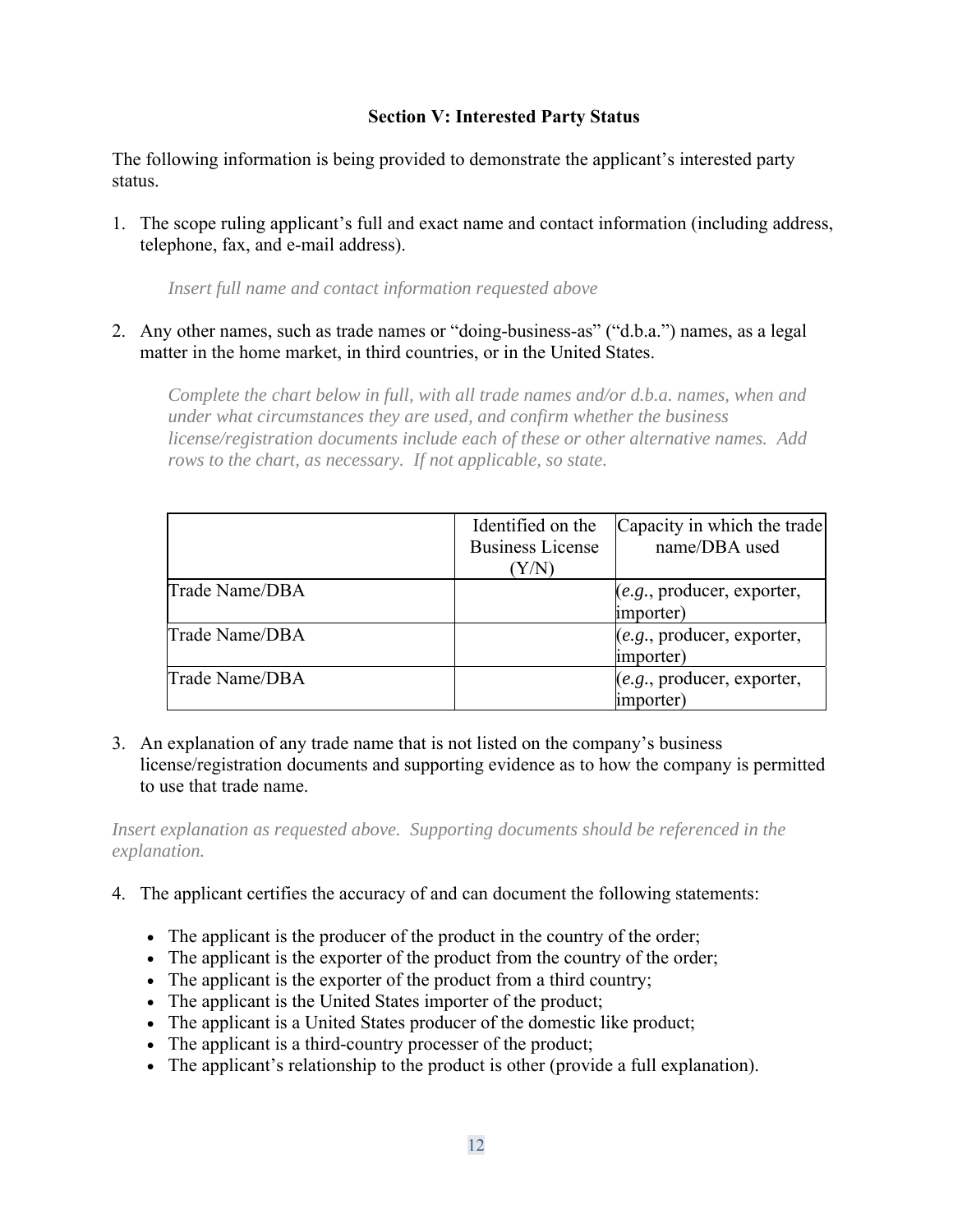*List any above statements concerning the applicant's relationship to the product's production, exportation, importation, or processing, as requested above. As necessary, supporting documents that illustrate or further explain the applicant's relationship to the product should be attached.*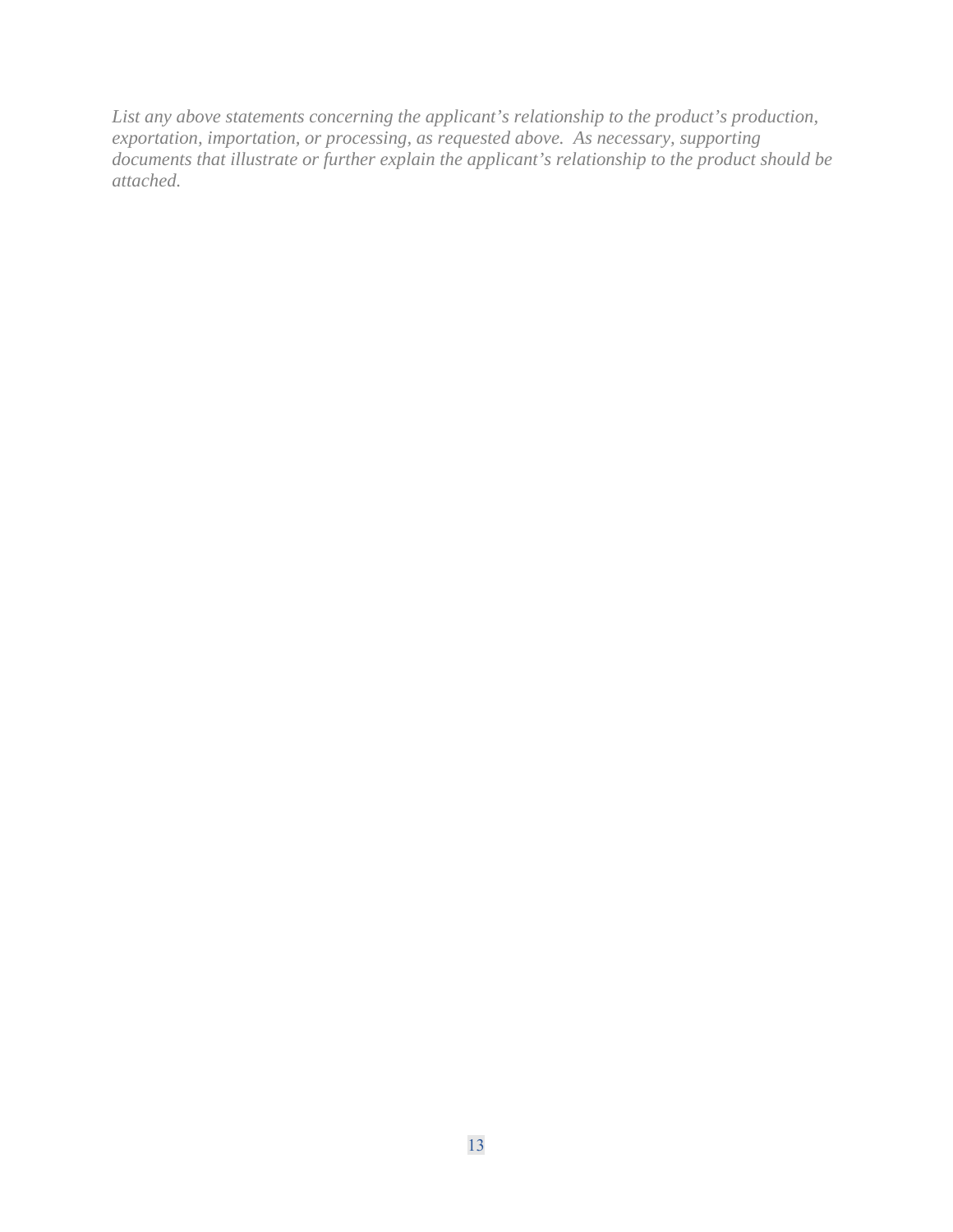# **APPENDIX A**

Appendix A must be completed by all firms who provided some supporting documentation, but were unable to provide all documentation requested in this application in a complete, legible, and unaltered format.

If this section applies, identify the document or documents which you were unable to provide. Examples of potential documentation are listed below. Please note that this list is illustrative and may not include every document relevant to your application:

- Photographs
- Schematic Drawings
- Specifications
- Product Standards
- Marketing Materials
- Other exemplars providing a visual depiction of the product
- Copies of the Customs Service entry summary forms (or electronic processing system documentation)
- Invoices
- Contracts
- Other related commercial documents
- Other non-commercial documents not specifically referenced above

In addition to identifying the missing or incomplete supporting documentation, please provide a detailed explanation for the reasons that you were unable to provide the missing documentation and a description of the efforts taken to acquire that data for purposes of this application.

Insert description of missing complete, legible, or unaltered documents, reasoning for its absence and narrative description of efforts taken to acquire it.

Notwithstanding, Commerce may reject an application if Commerce determines the missing information is necessary to conduct a scope ruling or that the explanation for the information's absence is insufficient.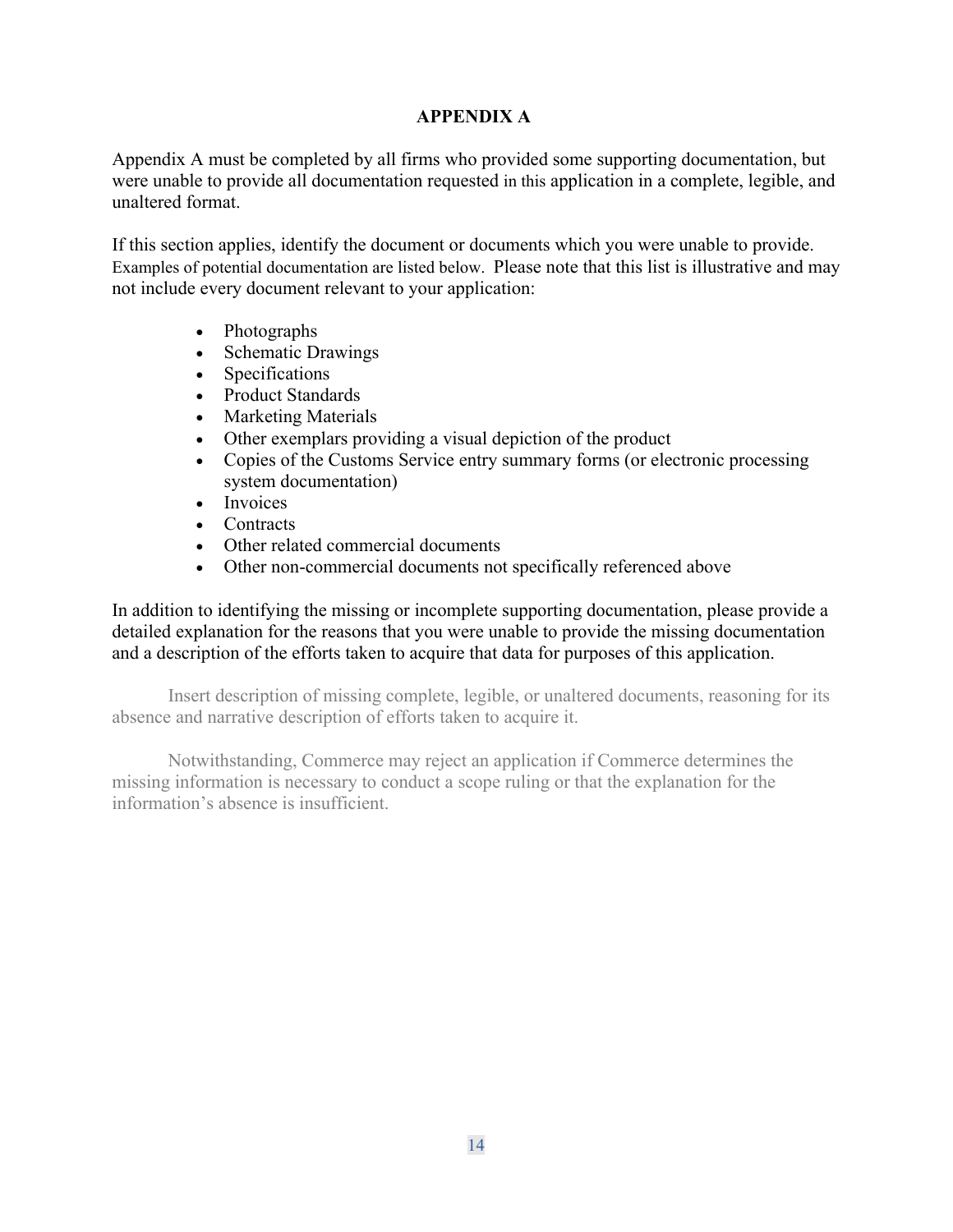# **APPENDIX B**

# **CERTIFICATIONS OF FACTUAL ACCURACY AND CERTIFICATE OF SERVICE**

# **CERTIFICATIONS OF FACTUAL ACCURACY**

For scope ruling applications, in accordance with 19 CFR  $351.303(g)$ :

(g) *Certifications.* Each submission containing factual information must include the following certification from the person identified in paragraph  $(g)(1)$  of this section and, in addition, if the person has legal counsel or another representative, the certification in paragraph  $(g)(2)$  of this section. The certifying party must maintain the original signed certification for a period of five years from the date of filing the submission to which the certification pertains. The original signed certification must be available for inspection by U.S. Department of Commerce officials. Copies of the certifications must be included in the submission filed at the Department.

(1) For the **person(s)** officially responsible for presentation of the factual information, a company must provide the following certification for scope ruling applications:

#### **COMPANY CERTIFICATION:\***

I, **(PRINTED NAME AND TITLE)**, currently employed by **(COMPANY NAME)**, certify that I prepared or otherwise supervised the preparation of the attached submission of (**IDENTIFY THE SPECIFIC SUBMISSION BY TITLE) due on (DATE) OR filed on (DATE)** pursuant to the **(SCOPE RULING) OF THE (ANTIDUMPING OR COUNTERVAILING) DUTY ORDER ON (PRODUCT) FROM (COUNTRY) (CASE NUMBER)})**.I certify that the public information and any business proprietary information of **(CERTIFIER'S COMPANY NAME)** contained in this submission is accurate and complete to the best of my knowledge. I am aware that the information contained in this submission may be subject to verification or corroboration (as appropriate) by the U.S. Department of Commerce. I am also aware that U.S. law (including, but not limited to, 18 U.S.C. 1001) imposes criminal sanctions on individuals who knowingly and willfully make material false statements to the U.S. Government. In addition, I am aware that, even if this submission may be withdrawn from the record of the AD/CVD proceeding, the U.S. Department of Commerce may preserve this submission, including a business proprietary submission, for purposes of determining the accuracy of this certification. I certify that a copy of this signed certification will be filed with this submission to the U.S. Department of Commerce.

| Signature: |  |
|------------|--|
| Date:      |  |

\* For multiple person certifications, all persons should be listed in the first sentence of the certification and all persons should sign and date the certification. In addition, singular pronouns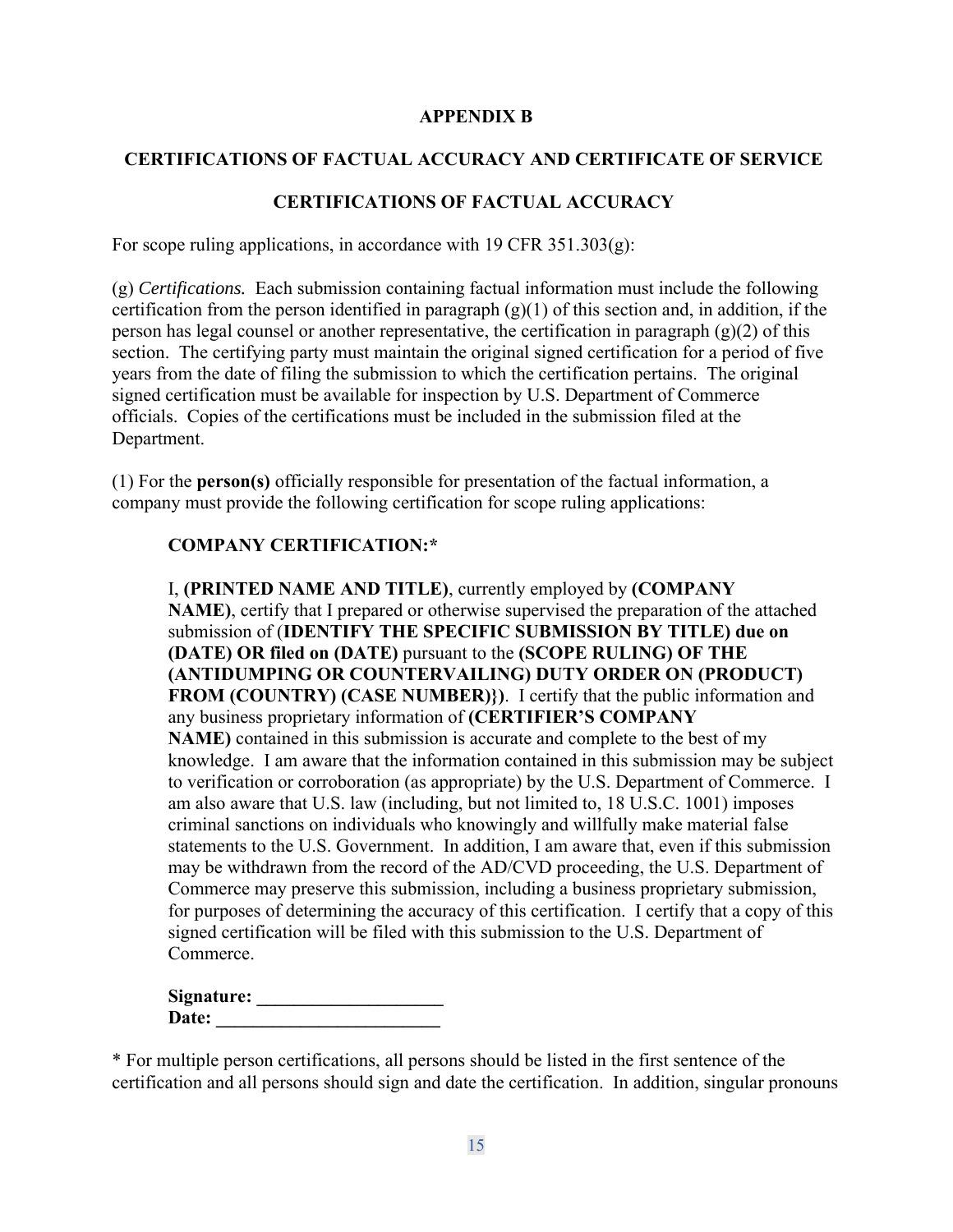and possessive adjectives should be changed accordingly, *e.g.,* "I" should be changed to "we" and "my knowledge" should be changed to "our knowledge."

### (2) For the **legal counsel or other representative**:

# **REPRESENTATIVE CERTIFICATION:**\*\*\*

I, **(PRINTED NAME)**, with **(LAW FIRM or OTHER FIRM)**, **(INSERT ONE OF THE FOLLOWING OPTIONS IN { }: {COUNSEL TO} or {REPRESENTATIVE OF}) (COMPANY NAME, OR GOVERNMENT OF COUNTRY, OR NAME OF ANOTHER PARTY)**, certify that I have read the attached submission of **(IDENTIFY THE SPECIFIC SUBMISSION BY TITLE) due on (DATE) OR filed on (DATE)** pursuant to the **(SCOPE RULING) OF THE (ANTIDUMPING OR COUNTERVAILING) DUTY ORDER ON (PRODUCT) FROM (COUNTRY) (CASE NUMBER)})**.In my capacity as **(INSERT ONE OF THE FOLLOWING OPTIONS IN { }: {COUNSEL} or {ADVISER, PREPARER, OR REVIEWER})** of this submission, I certify that the information contained in this submission is accurate and complete to the best of my knowledge. I am aware that U.S. law (including, but not limited to, 18 U.S.C. 1001) imposes criminal sanctions on individuals who knowingly and willfully make material false statements to the U.S. Government. In addition, I am aware that, even if this submission may be withdrawn from the record of the AD/CVD proceeding, the U.S. Department of Commerce may preserve this submission, including a business proprietary submission, for purposes of determining the accuracy of this certification. I certify that a copy of this signed certification will be filed with this submission to the U.S. Department of Commerce.

| Signature: |  |
|------------|--|
| Date:      |  |

\*\*\* For multiple representative certifications, all representatives and their firms should be listed in the first sentence of the certification and all representatives should sign and date the certification. In addition, singular pronouns and possessive adjectives should be changed accordingly, *e.g.,* "I" should be changed to "we" and "my knowledge" should be changed to "our knowledge."